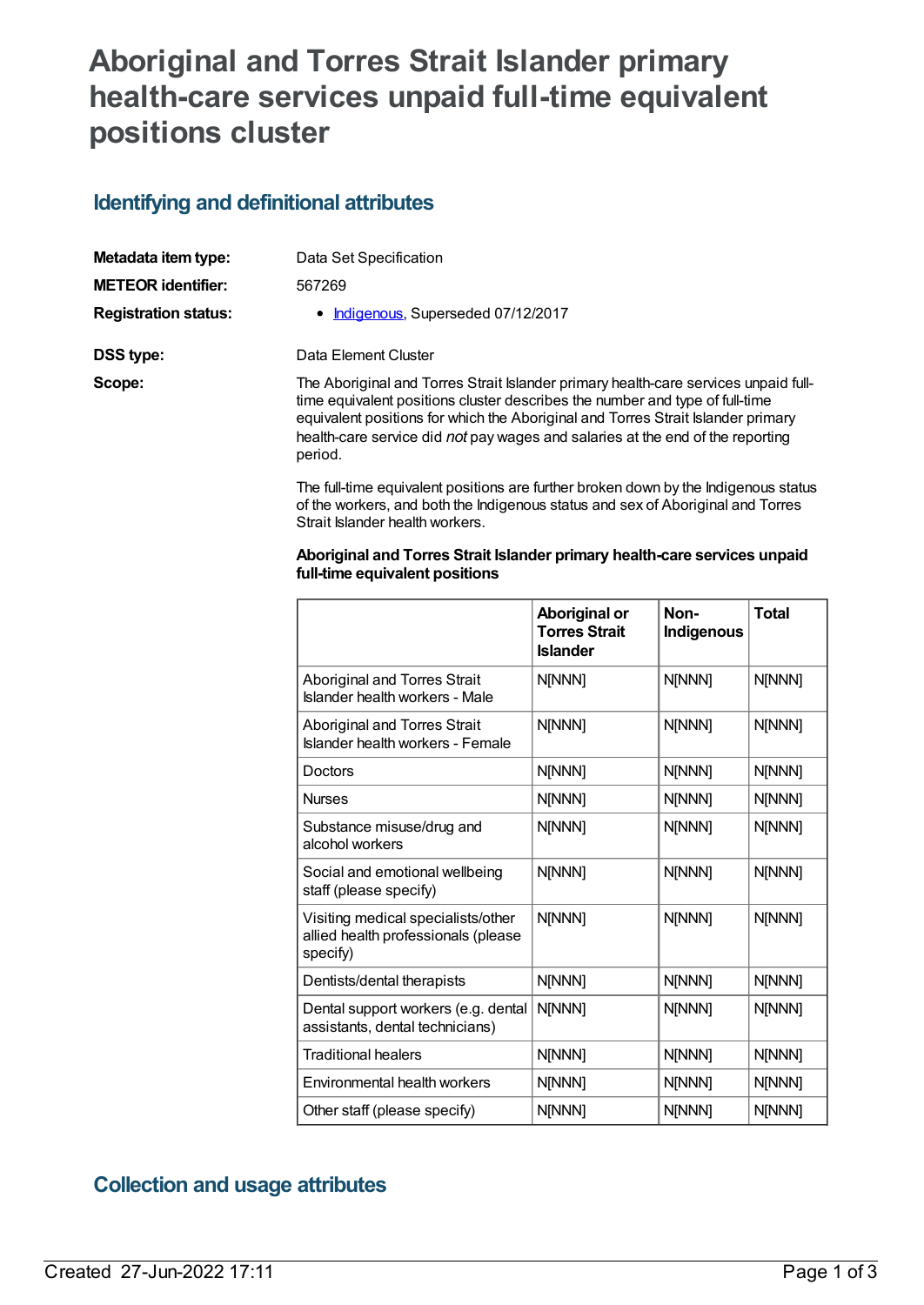| Guide for use:                                              | Inclusions:                                                                                                                                                                                |
|-------------------------------------------------------------|--------------------------------------------------------------------------------------------------------------------------------------------------------------------------------------------|
|                                                             | • visiting health professionals that are not paid for by the service (e.g.<br>specialists, other allied health professionals)<br>• Community Development Employment Project (CDEP) workers |
| <b>Collection methods:</b>                                  | If 'full-time equivalent' positions are difficult to work out, show details of how often<br>each person works (e.g. a psychologist visits the service one morning session per<br>month).   |
| <b>Source and reference attributes</b>                      |                                                                                                                                                                                            |
| <b>Submitting organisation:</b>                             | Australian Institute of Health and Welfare                                                                                                                                                 |
| <b>Relational attributes</b>                                |                                                                                                                                                                                            |
| <b>Related metadata</b><br>references:                      | Has been superseded by Aboriginal and Torres Strait Islander primary health-care<br>service unpaid full-time equivalent positions cluster                                                  |
|                                                             | • Indigenous, Standard 07/12/2017                                                                                                                                                          |
|                                                             | See also Aboriginal and Torres Strait Islander primary health-care services paid<br>full-time equivalent positions cluster                                                                 |
|                                                             | Indigenous, Superseded 07/12/2017                                                                                                                                                          |
|                                                             | See also Aboriginal and Torres Strait Islander primary health-care services paid<br>full-time equivalent positions cluster                                                                 |
|                                                             | Indigenous, Superseded 07/12/2017                                                                                                                                                          |
| <b>Implementation in Data Set</b><br><b>Specifications:</b> | Aboriginal and Torres Strait Islander primary health-care services<br>DSSIndigenous, Superseded 07/12/2017                                                                                 |
|                                                             | Implementation start date: 01/06/2010                                                                                                                                                      |
|                                                             | Implementation end date: 30/07/2011                                                                                                                                                        |
|                                                             |                                                                                                                                                                                            |
|                                                             | Aboriginal and Torres Strait Islander primary health-care services<br>DSSIndigenous, Superseded 07/12/2017                                                                                 |
|                                                             | Implementation start date: 01/06/2008                                                                                                                                                      |
|                                                             | Implementation end date: 30/07/2009                                                                                                                                                        |
|                                                             |                                                                                                                                                                                            |

Aboriginal and Torres Strait Islander primary [health-care](https://meteor.aihw.gov.au/content/664859) services DSS [Indigenous](https://meteor.aihw.gov.au/RegistrationAuthority/6), Superseded 07/12/2017

*Implementation start date:* 01/07/2009

*Implementation end date:* 30/06/2010